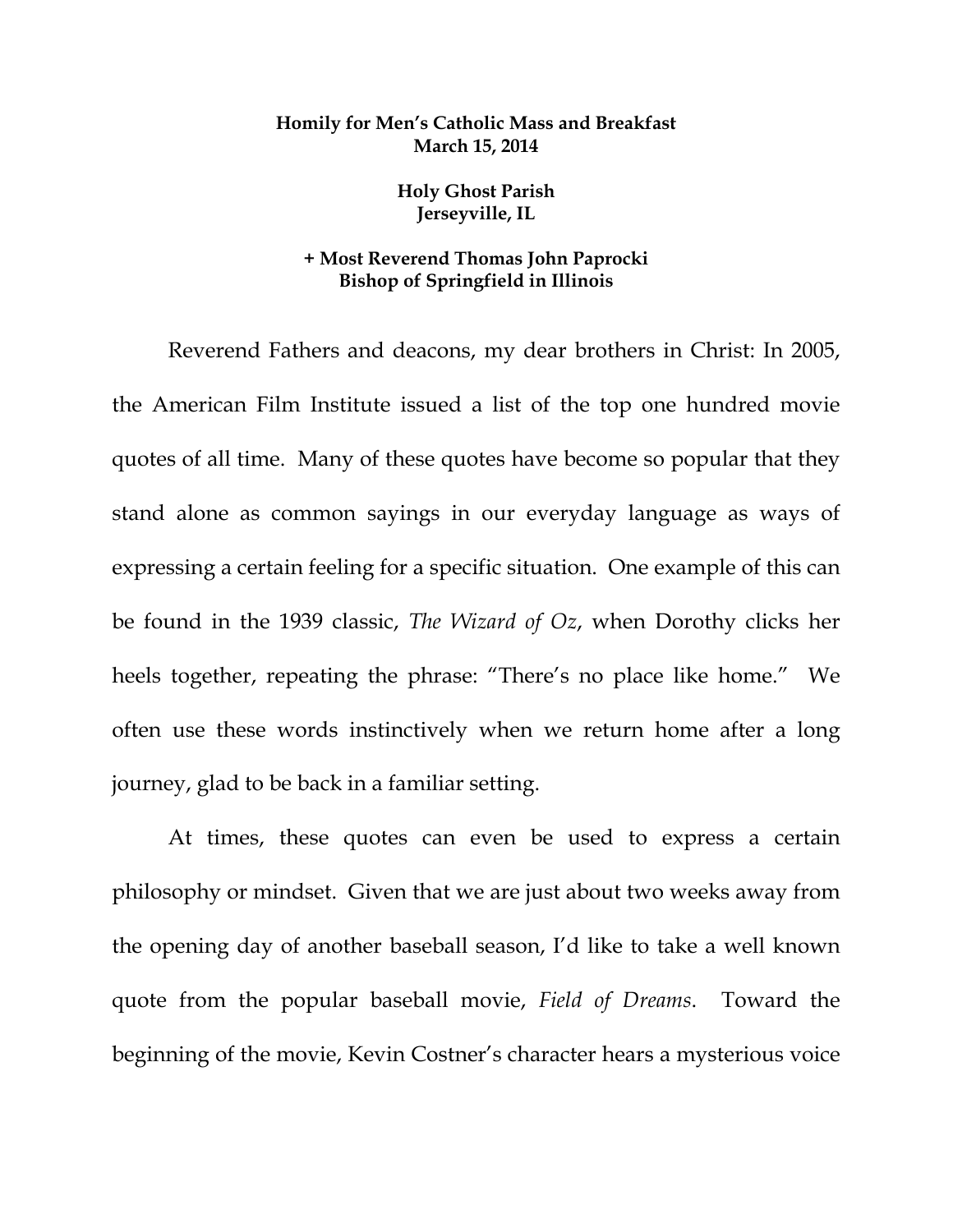whisper: "If you build it, he will come," referring to the building of a baseball field in the middle of a cornfield in rural Iowa. This field would bring back the disgraced Shoeless Joe Jackson who was banned from baseball after the 1919 Black Sox scandal, giving him the chance to play once again.

This quote has been slightly modified and applied by many business entrepreneurs who operate under the principle: "If you build it, they will come." They believe that they have a product or an idea that others will want, so they move forward thinking that people will be attracted by their vision and buy their product or visit their site. Unfortunately, many who operate under this model fail because they are so convinced of their own vision that they neglect to determine whether there is actually a market for their idea or not. An example of this can be seen in 1985 when the Coca-Cola Company, in an attempt to retain their number one spot in the soft drink market, discontinued their original product in favor of what would be referred to as 'New Coke.' What seemed like a good idea in the company's mind was far from what the people wanted. In this case, their assumption that if they built it, they would come, was far from being true and they failed terribly. The company quickly scrapped the idea and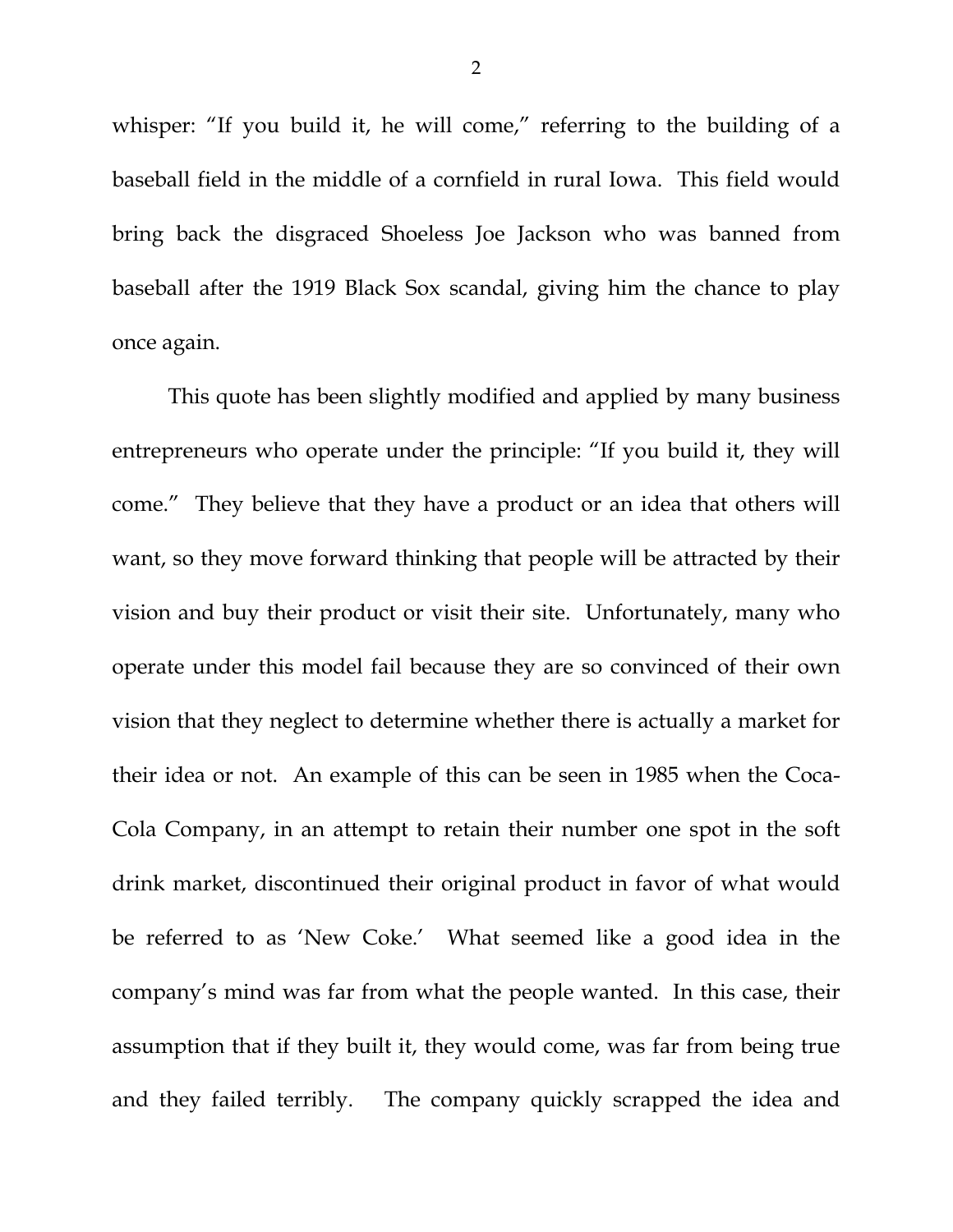returned to the classic recipe that so many people had grown to love.

The reason I bring this phrase up is that it can also apply to how we sometimes approach the sharing of our Catholic faith. There was a time in our country when the local parish community played an extremely important role in the lives of the Catholic faithful. It was not uncommon to have different programs or devotions several nights a week, drawing together many people from the parish. The mindset of "if you build it, they will come" seemed to work fairly well in that culture.

In more recent times, with people moving further away from the parish churches and with so many options available to fill our free time, the parish community, in many cases, has diminished with regard to it being the center of activity for the members of the parish. Some of the programs that are started in parishes struggle to succeed because people are not coming. Other signs of the shifting culture are lower Mass attendance, fewer children involved in religious education, and a smaller number of marriages being celebrated in the Catholic Church. While the reasons for these declines can be complex, it is not unlikely that part of the reason is to be found in our operating under the philosophy that "if you build it, they will come."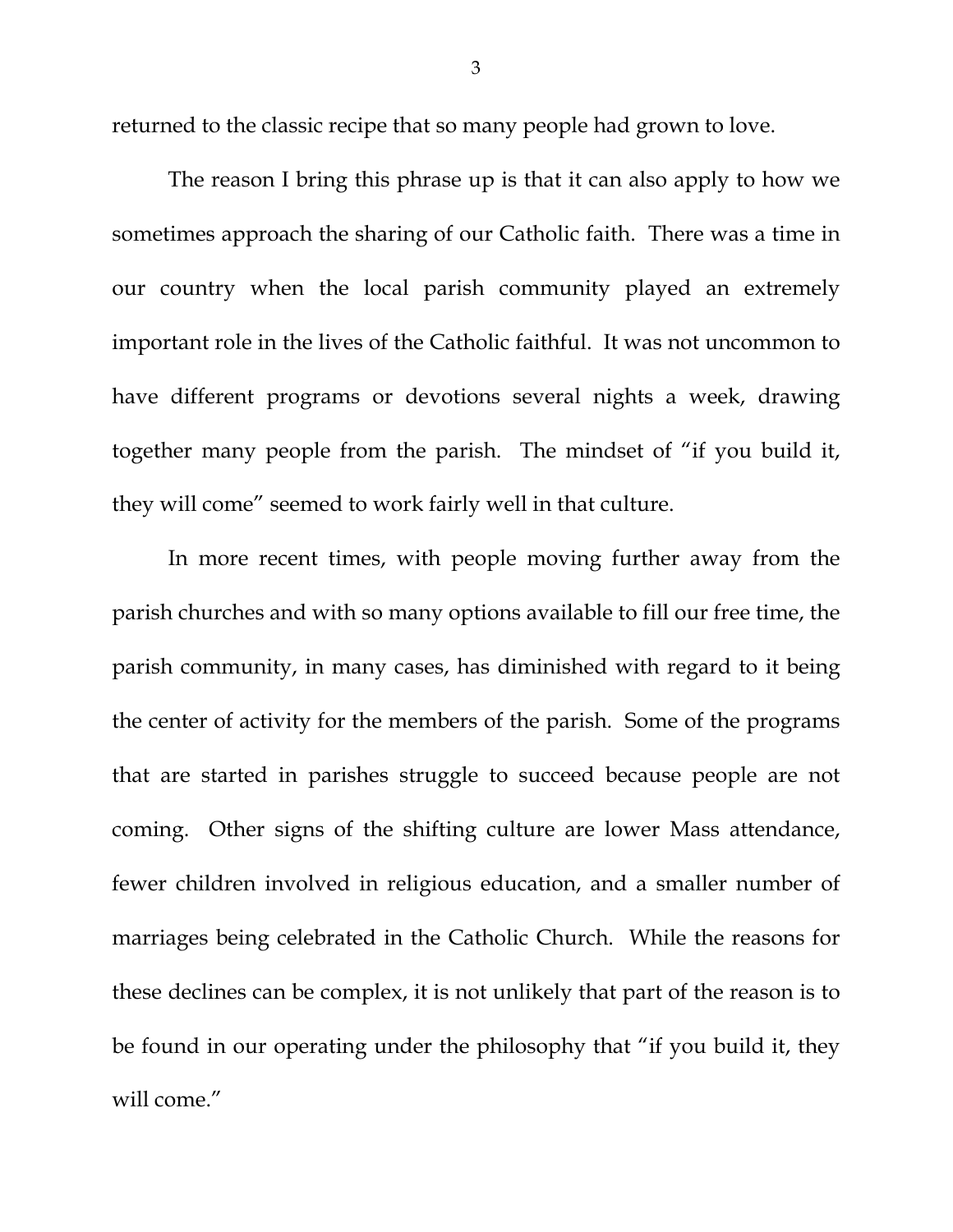Our Gospel for today offers some insights into this situation. Jesus is teaching us of the great importance of loving one's neighbor. He challenges us to look beyond those with whom we are most comfortable, those who think, look, and act like us. Setting limits on whom we choose to love places us in the same company as the tax collectors and the pagans of His day. As Christians, we are invited to a higher level, a level of perfection in imitation of our Heavenly Father who loves all of those whom He has created.

When it comes to sharing our faith and involving people in the life of the parish and the Church, a similar approach should be taken. We cannot be content just to focus our efforts on those who are already committed disciples of Christ. We are encouraged to expand our scope when considering to whom we will spread our faith. From the beginning of his pontificate, Pope Francis has encouraged all Catholics, clergy, religious, and laity alike, to become "missionary disciples"1 who share the experience of their love of God with others in word and deed, not being satisfied to remain turned in on ourselves as if we were members of an exclusive club.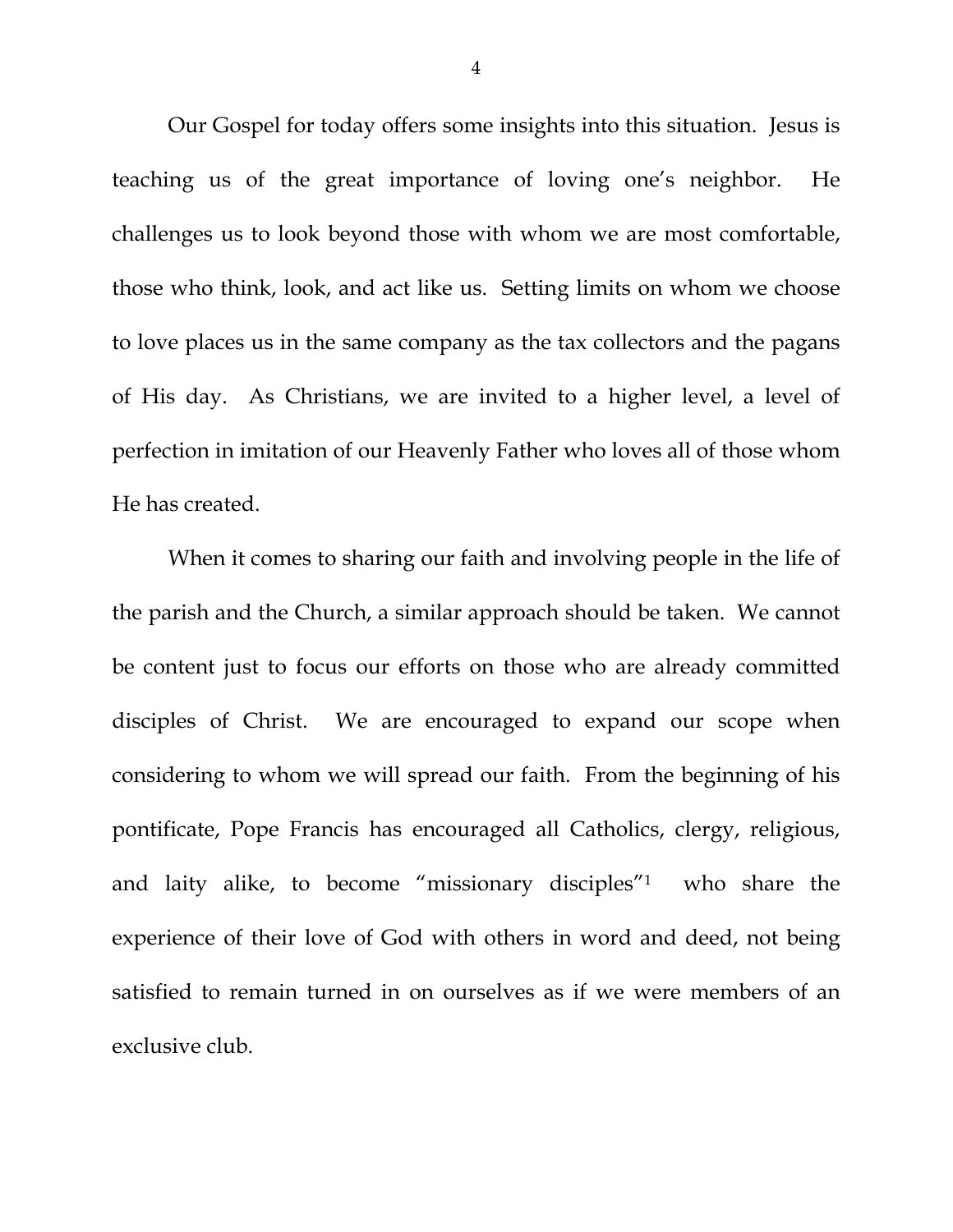In addressing the young people of the world at World Youth Day this past summer in Rio de Janerio, the Holy Father offered the following words which apply to everybody: "Do not be afraid to go and to bring Christ into every area of life, to the fringes of society, even to those who seem farthest away, most indifferent."2 Herein lies a very important part of the solution to how our various programs and involvement in the life of the Church can be more successful, by reaching out to those who do not necessarily fit the mould of a typical participant and inviting them to encounter the beauty of our Catholic faith.

We can apply this reflection to our gathering here this morning. It is certainly encouraging to see such a good turnout of men of all ages. I think what we will find, though, is that many of us who are gathered here are already faithful, committed Catholics who are earnestly striving to grow in holiness. This is indeed a good thing because it gives us encouragement and energy to know that we are not alone in these efforts, but that we are united with many other men who are likewise resolved to put faith at the center of their lives.

At the same time, though, we must be just as mindful of who is *not*  here at this event. How many of our family members, co-workers, or

5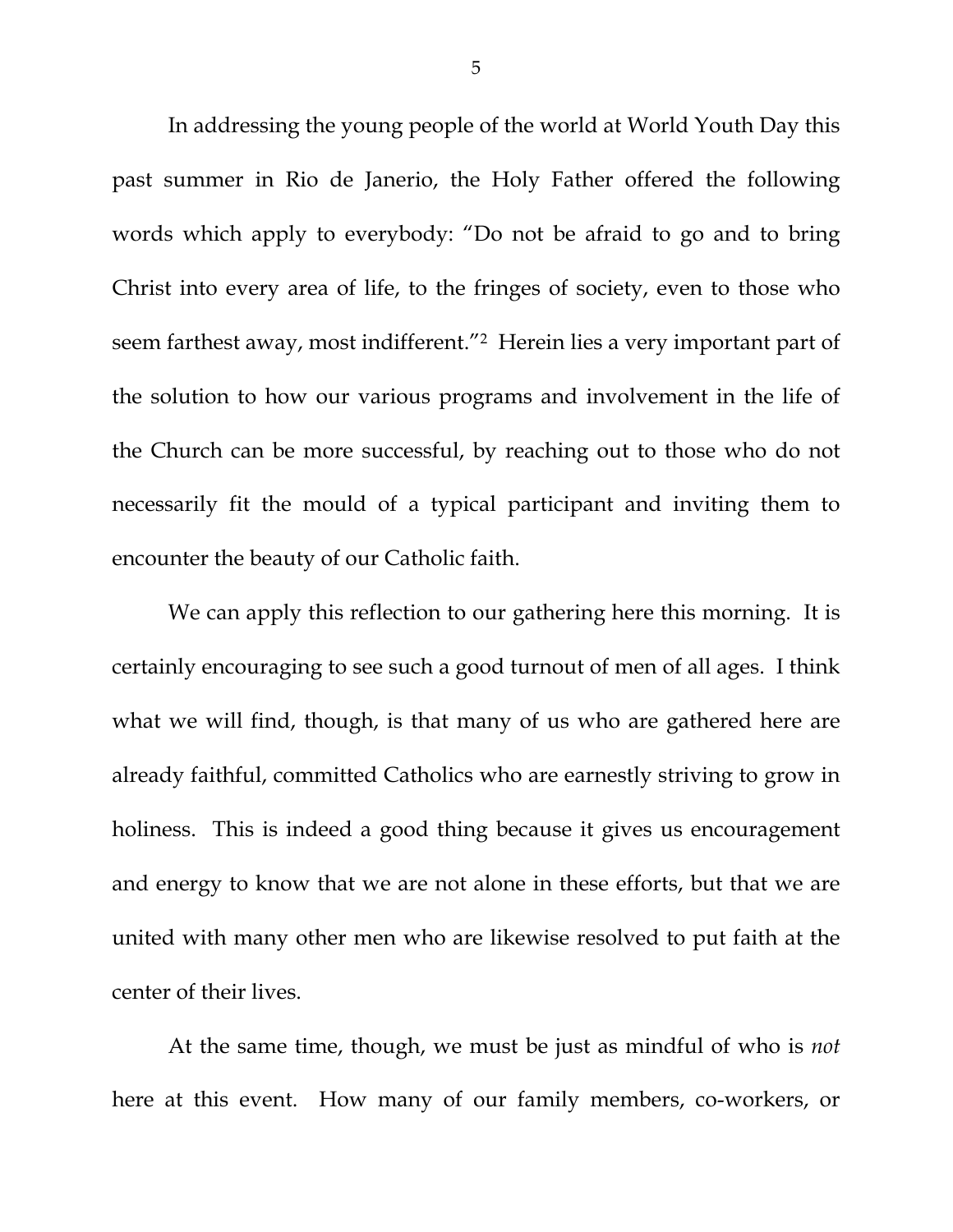friends who *could* be here are involved in something else this morning? We are all probably aware of men who are struggling with their faith, or who do not practice their faith, or who claim to not have any faith at all. These are the men that we would really like to be here. This is not to say that it is not important for us to be here, because it certainly is to our benefit. There is, however, so much potential for programs like this to impact even more men to offer them the opportunity to embrace and live their faith.

We cannot be passive in our faith and just assume that these men will come to us. We must go out to them and encourage them, first and foremost by the witness of a life rooted in faith. Seeing this, they will be more receptive to the invitation that we offer to come and see for themselves the difference that faith can make in their lives. In doing so, we truly put into practice the teaching of the Gospel to love *all* of our neighbors by sharing with them the path that will lead them to eternal life. There is nothing greater that we could offer to them than the gift of our faith.

As we receive the Eucharist today, let us ask the Lord for the courage to bring the Good News of Jesus Christ to those around us, especially those who seem to be farthest away from the faith. May the example of our lives